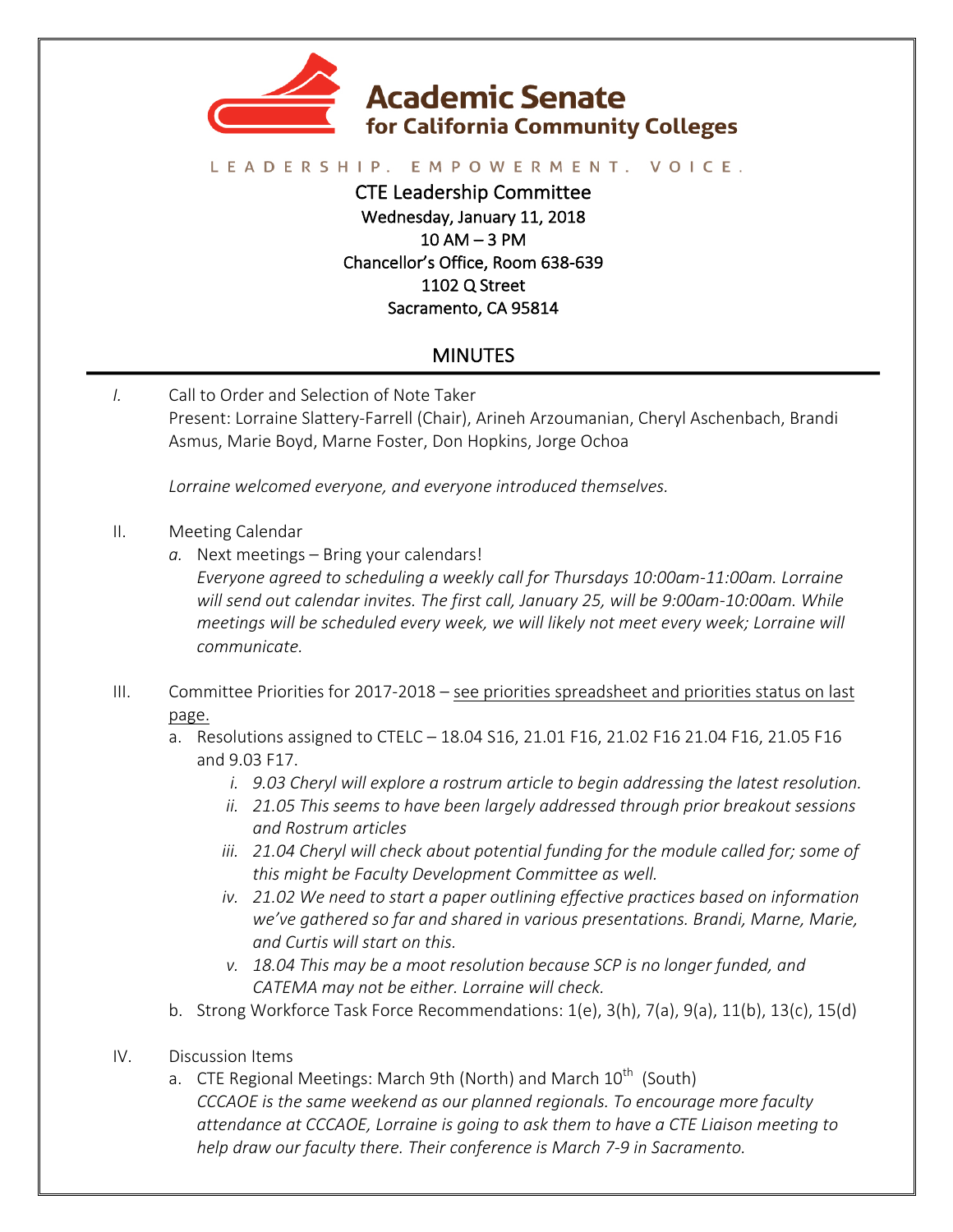Lorraine asked if committee members felt there was an urgent need for regionals. One *item* mentioned was the need for system access to CTE curriculum – course outlines and programs. Curriculum portability is definitely a need, and a database could help to solve *that problem since the Chancellor's Office Curriculum Inventory (COCI)* were *fully functional.* If such a database was in existence, then the regionals could be used to share the information with CTE faculty and managers. Brandi shared that the Agriculture & *Water Sector Navigator has some curriculum models that could be shared. Other sector navigators* may as well; they have plenty of resources that most faculty don't know to *access. CTE C-ID could also play a part, so model curriculum workgroup could take a look*. *Perhaps* there also needs to be a breakout at the curriculum institute about sharing *curriculum* (since at least one college has not been willing to share its curriculum). It was agreed that there is not an immediate need for spring CTE regionals. Lorraine will notify the senate and will follow-up with CCCAOE. We may even be able to have a committee meeting at their conference.

## b. AB 705; Guided Pathways...CTE implications?

*What conversations about CTE and quided pathways are happening? There may be some flex opportunities on campuses, but there isn't likely enough opportunity for CTE faculty to* participate. Also, many CTE faculty are adjuncts, so their ability to attend trainings or be a part of the conversation is very limited. Some colleges are including CTE faculty but only *barely* or they are only bringing them in now after early conversations already happened. *Opportunities to participate are definitely not widespread.* Also, at the institutes for the 20 California Guided Pathways colleges, there are references to CTE already doing quided *pathways* yet there really isn't much (or enough) being done relative to student services and counseling. There is a need for more CTE & student services discussion and quidance, perhaps through the CTE Noncredit Institute and/or through the Curriculum Institute.

*Marne shared a CTE open house being held at one of SDCE's campuses today. Faculty, current students, and employers are sharing program and employment information. Don also shared the concepts of spotlight nights and conversations with a pro, both ongoing events at FLC used to promote CTE education and careers. This may be something to highlight at a future ASCCC event* – a panel discussion that could also be a look at a new *way to engage advisory members.*

*It* was suggested that the Chancellor's Office be encouraged to allow ADT submissions *with* information about employment in the program narrative; in the past, this was discouraged and ADT program submissions rejected if they included any mention of potential employment, yet it's being urged now as part of guided pathways conversations. Lorraine and Cheryl will share the input with 5C to help make sure all branches of the *Chancellor's Office are on the same page.* 

- V. Plenary Planning: Spring plenary will be held April 12-14, 2018
	- a. Who will be at Spring Plenary in San Mateo? All would like to be there but still need to check schedules and available funding.
	- b. Ideas for breakout sessions New ways to engage advisory committee members Guided pathways and job placement in CTE